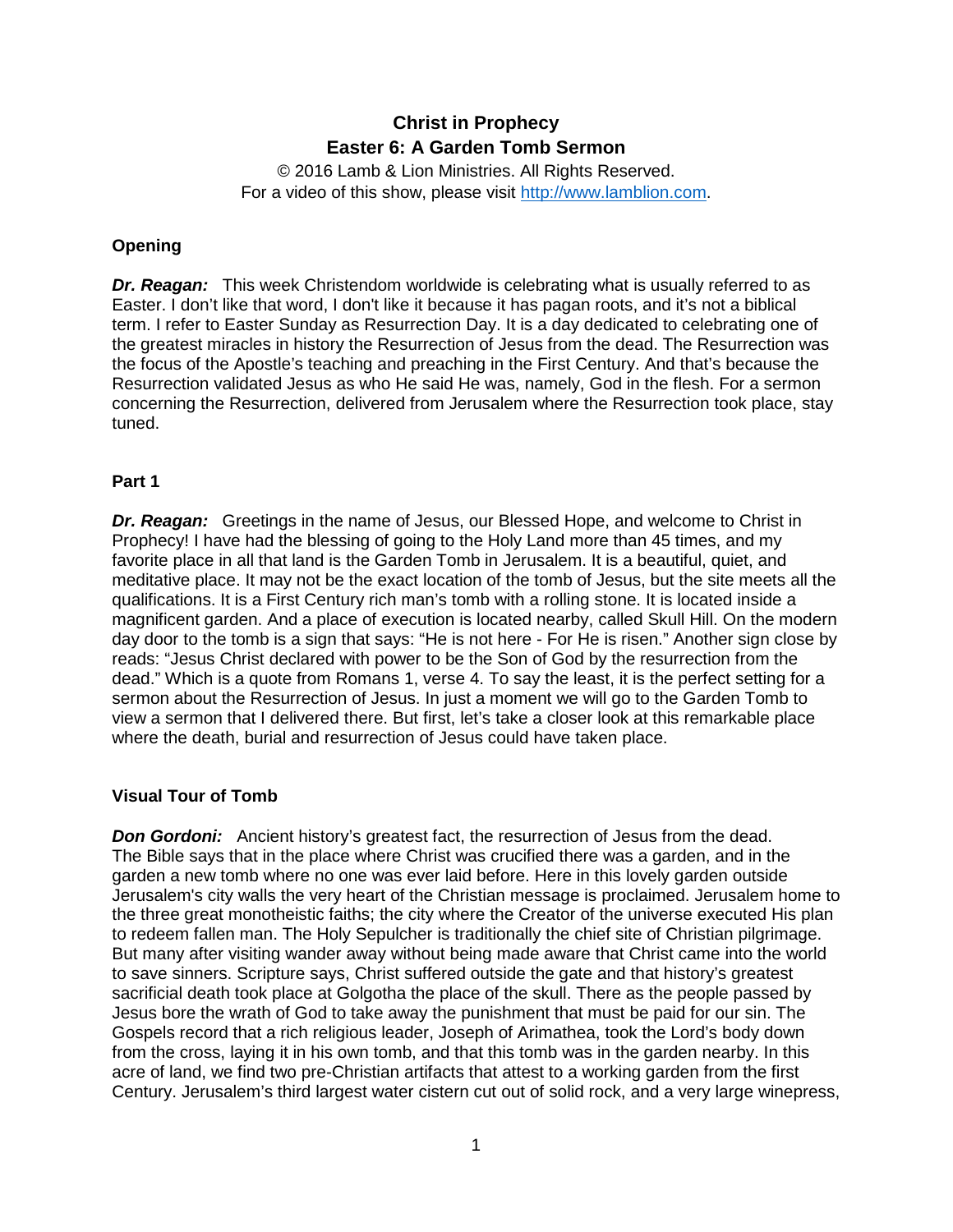evidence of wealth. And just yards away, a tomb that matches the Bible's description in every way hewn from the rock with a great stone to seal the doorway. Inside is a large weeping chamber, and the place where the body was laid is visible from outside, just as the Bible describes. We cannot be absolute and say that this is the tomb where Jesus was laid. Joseph never left his mark on it, but others did. Christians have been present here perhaps from the very dawn of the faith. But it's more about who is not here. The raising of Jesus from the dead is the greatest miracle in all history, for it is His resurrection from the dead, as Romans 1:4 declares, that is proof that Jesus was who He said He was, the Son of God. That's the core of our proclamation. Jesus is alive, after all, no resurrection; no Christianity.

# **Part 2**

*Dr. Reagan:* Well, as you can see, the Garden Tomb is a very, very beautiful and spiritually impressive site on the north side of the Old City of Jerusalem. And now that you have the site of the Garden Tomb clearly in mind, let's go there for a sermon about the Resurrection of Jesus in symbolic prophecy.

## **Garden Tomb Sermon**

**Dr. Reagan:** Hebrews chapter 1. I was reading through the New Testament many years ago. I got to Hebrews chapter 1 and I was looking forward to it because this is one of my favorite Scriptures in all the Bible. It talks about the superiority of Jesus above the angels, and Moses, and everything else. And I love how it ends in verse 14 where it says that there are ministering angels who are ministering to those who are in the process of being saved. And I have depended on those angels many times. I ask the Lord to post one at my house every time I leave on a trip like this to watch over my family. I ask Him to surround that airplane when we are flying over that big ocean. So, if you've never used the ministry of angels I suggest you start doing so.

When I got to verse 1 which is not a full sentence and look at what it says, "God who at various" times, and in various ways spoke in time past to the fathers by the prophets." And I started to go to verse 2 and the Holy Spirit said, "Stop." I don't know if you've had those experiences. I'm sure you've had if you read the Scriptures often it is called Rhema. Rhema is where the Holy Spirit speaks to you from the Scripture to give you a special message. You might read a verse 101 times and it never say anything to you, but, the 102nd time it will jump off the page, grab you by the throat, shake you until your teeth rattle because you have a need in your life that never was there before that that Scripture is going to speak to. And that's what happened that day. I said, "Well, Lord that's not even a full sentence." "Read it again." So I read it again. "God who at various times and in various ways spoke in time past to the fathers by the prophets." So I got to thinking about that. And I thought well I'll go over to the Old Testament and I'll take a look and I'll see what are the various ways that God spoke through the prophets. And it didn't take me long to make a list of them and I'm sure you could too.

The very first thing that I thought of was the most obvious, the writing prophets. The Old Testament is full of writing prophets: Isaiah, Jeremiah, Ezekiel, Daniel, Hosea, Joel, Amos, the Major Prophets, the Minor Prophets. David in the Psalms many times spoke prophetically full of prophecy even prophecies in the histories that we have. So, I began to think about the writing prophets. And then I began to think it says various ways, and various people and then I got to thinking about the great variety of people, from a king like David to a sophisticated, erudite,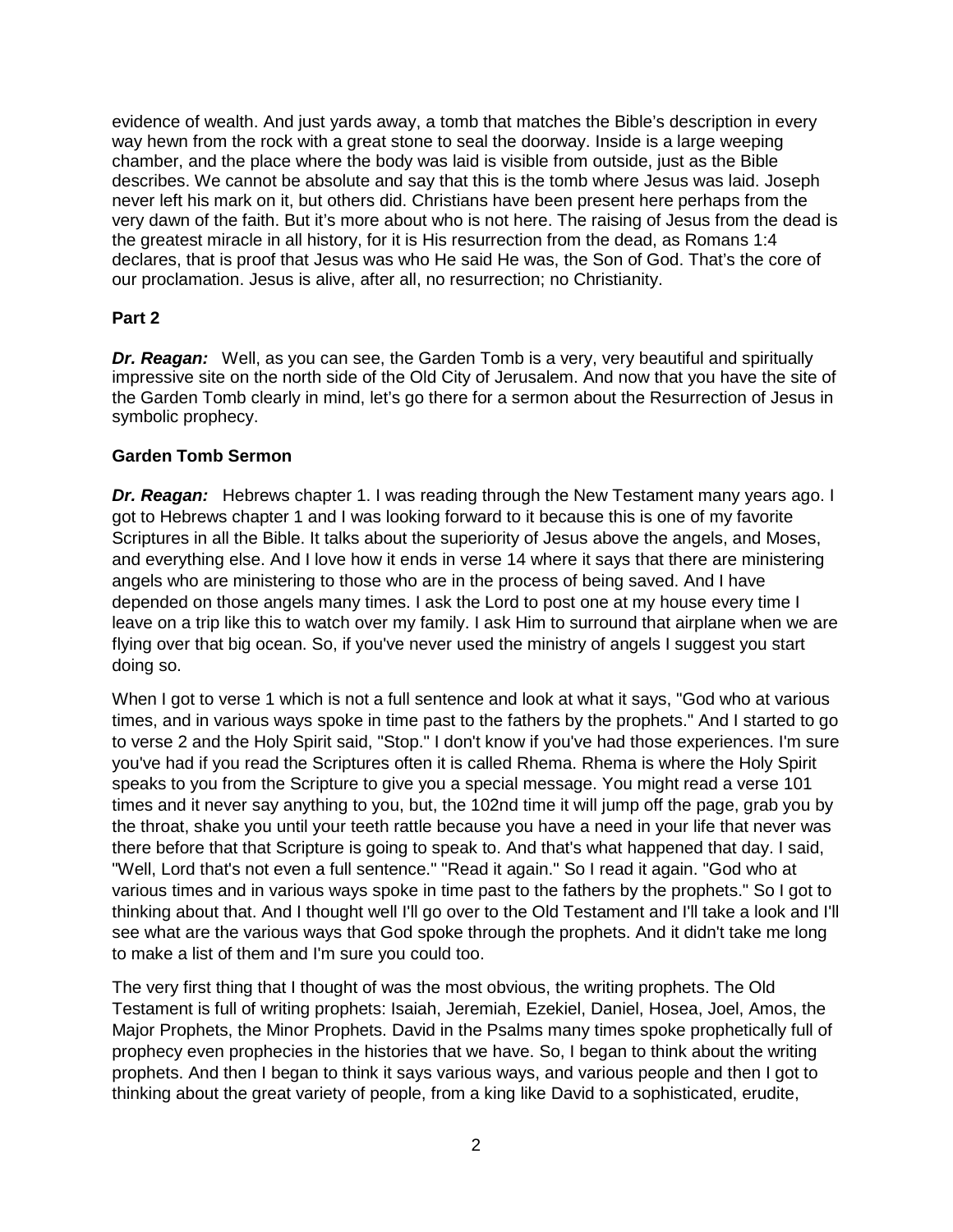educated man like Isaiah. To a man like Amos who was a fig picker from Tekoa. Brave men like Daniel. Cowards like Jonah. There were all kinds of people that He used. It depended upon whether their heart was searching for Him or not whether He could use them.

And then I got to thinking well, what was there beside the writing prophets? And it occurred to me that the Bible is full of oral prophets. These were prophets that never wrote anything, people wrote about them. Oral prophets like Elijah, and Elisha they didn't write anything but people wrote about them. Or the Old Testament is full of oral prophets. I went through one time making a list of the old oral prophets and I was just overwhelmed many of them are not even named, they are referred to as the old prophet, the young prophet something like that. One of my favorites is Micaiah a prophet many have not usually heard of but there was a time when Ahab and Jehoshaphat an ungodly, and godly king were going to go out to battle together against the common enemy. And Jehoshaphat said, "Before I go into battle I always have the prophets come and tell us whether we should go or not." And Ahab said, "Ah, you know the prophets I don't care anything about the prophets." He said, "I've got 400 of them, and all they ever do is come to tell me what I want to hear." He said, "There is only one who will tell me what I don't want to hear and I don't like him." Jehoshaphat said, "Ok, let's get him." And he was Micaiah. And Micaiah came in and he said, and he revealed something that was very amazing he said, "I saw the Lord in His throne room." Very few people were ever given that opportunity. Isaiah saw the Lord high and lifted up. Micaiah saw the Lord. And he said, "And I say to you if you go to battle tomorrow you are going to be defeated." And Ahab turned to Jehoshaphat said, "See, I told you he always tells me things I don't want to hear." Well you've got the writing prophet. You've got the oral prophets. And in fact in the New Testament you have oral prophets. Philip had four daughters who were prophets. Agabus confronted Paul at the end of his third missionary journey and wrapped a rope around him and said, "Don't go to Jerusalem if you do you will end up in bondage." And he said, "I'm going anyway." And the greatest prophet who ever lived of course John the Baptist was an oral prophet. And the greatest prophet who ever lived, Jesus Himself was an oral prophet. Except when you get to the end of the Bible when He dictates seven letters to seven churches and then He wrote, actually wrote the Scripture. So you've got the writing prophets, you've got the oral prophets.

And then I got to thinking well there is another category, and this is one of my favorites. Sometimes God would speak to the writing prophets, and the oral prophets and he would say, "Stop speaking, stop writing, and start acting." He wanted to get people's attention and he knew that one way to get their attention was to have them start acting. So he spoke to Isaiah one day and said, "Isaiah nobody is paying attention to you. So here's what I want you to do; I want you to go barefoot and naked for three years." Isaiah was the first streaker, you know you are standing there and you're talking and all of a sudden Isaiah comes by. And people said to Isaiah, "What is this?" And Isaiah said, "Well, this is a message from the Lord. And the message is if you do not repent, we have been calling your to repentance if you do not repent the whole nation is going to be stripped barefoot."

The one who was one of the greatest actors was Ezekiel--in fact I don't know if you ever noticed this or not but when God called him to be a prophet God struck him dumb and he could not speak. So, until Jerusalem fell he was a prophet who prophesied by acting. God told him said, "Go out and get a sand pile. I want you to play in a sand pile." And he said, "I want you to take the sand, and I want you to make a little wall of sand. And then I want you to take twigs of a tree and I want you put little twigs all around this wall. And when people come and say, 'What in the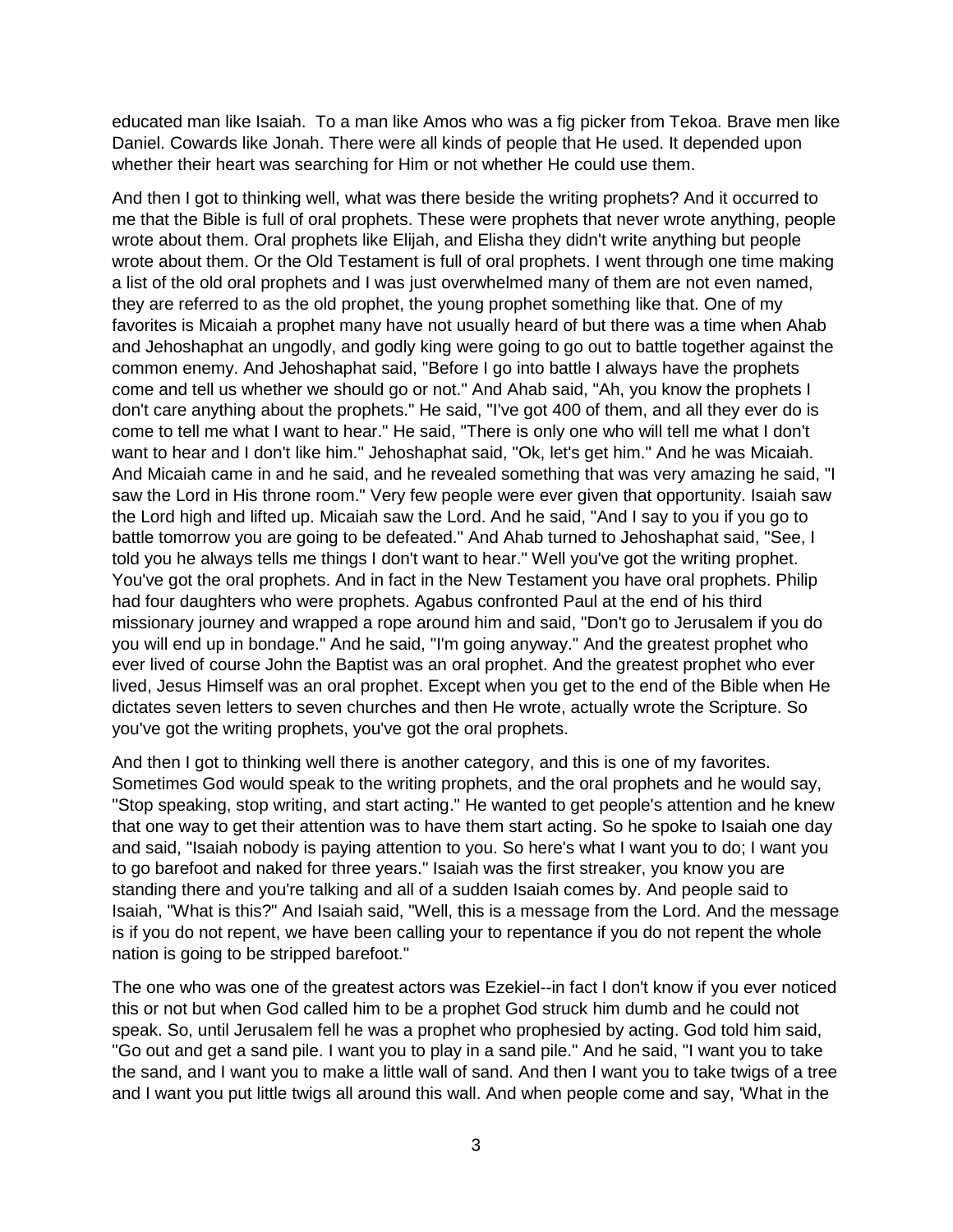world are you doing playing in the sand pile?' You write on a tablet and you say to them, 'This wall represents the wall around Jerusalem, the twigs represent siege machines. If you don't repent God is going to send armies and they are going to come to this place and they are going to destroy it.'"

It was amazing what God asked him to do. On another occasion God said, "Here's what I want you to do." I couldn't have done this he evidently had a lot of hair. He said, "I want you to go to the city square today. I want you to cut off all your hair put it on the ground in a big pile. And then here is what I want you to do, I want you to take one-third of it and I want you to throw it up in the air, let it blow around. I want you to take one-third of it and I want you to burn it. And now take the last third throw it up in the air and take a sword and chop at it." I'm sure by then they called the guys from the funny farm to come get this crazy man. And when they asked him what that meant he wrote down, here's what it means, "If you do not repent this city is going to fall. One-third of you will be destroyed by the fire. One-third of you will be destroyed by the sword. And one-third of you will be taken over the wall into captivity."

He did that over and over. On one occasion the Lord spoke to him and said, "Tomorrow morning you are going to find your wife dead. And when she is dead I just want you to leave her there, I don't want you to prepare her body for burial. I want you to walk off go into the city and start doing your prophetic thing. And when people come to you and say, "Your wife is dead, we found her dead. Why are you our here doing this? Why aren't you attending to her?" I want you to write on a tablet and I want you to tell people this, "That if they do not repent this city is going to fall. And when it falls, it will fall so quickly and so decisively that the living will not be able to take care of the dead." That is just a few of the things he was asked to act out.

Jeremiah was told on one occasion take an ox yoke, put it on your shoulders and walk around with that thing on your shoulders and when they ask you what that's all about say, "It is the will of God for you to surrender and go into captivity." That made him real popular. He was called a traitor, thrown into a pit and almost murdered because they didn't want to hear the message of God.

I think the greatest actor, the one who is going to get the Oscar when all the awards are handed out is going to be Hosea. Hosea who was asked to marry a prostitute and he did. Here was the holiest man in all the land and God said, "Go marry a prostitute." He said, "Well Lord?" He said, "Do it." And he did it. She must have been very beautiful, one person said she must have been very beautiful because he certainly was not attracted to her by her name, her name was Gomer. So he married her, and God said, "Now go preach the message. Preach the message of this marriage." So he went out and he preached all over the land. "You Jews are full of pride and arrogance. You think that God called you as His chosen people because you are better than anybody else. Let me tell you something you are no better than anyone else in all the world. When God called you, you were like a child that had been born and thrown on the side of the road and was lying there in its blood and nobody wanted it. I didn't select you for your beauty. I didn't select you for your intelligence. I didn't select you for any of that. I selected you out of My grace. And you need to put that arrogance aside and you need to repent."

And that wasn't a popular message he was severely mistreated. He comes back home and when he comes home he can't believe, he cannot believe what's happened. He comes back home and he finds out that while he was out preaching his heart out and being persecuted that this wife to whom he had given his good name, his wealth, everything he had that this wife had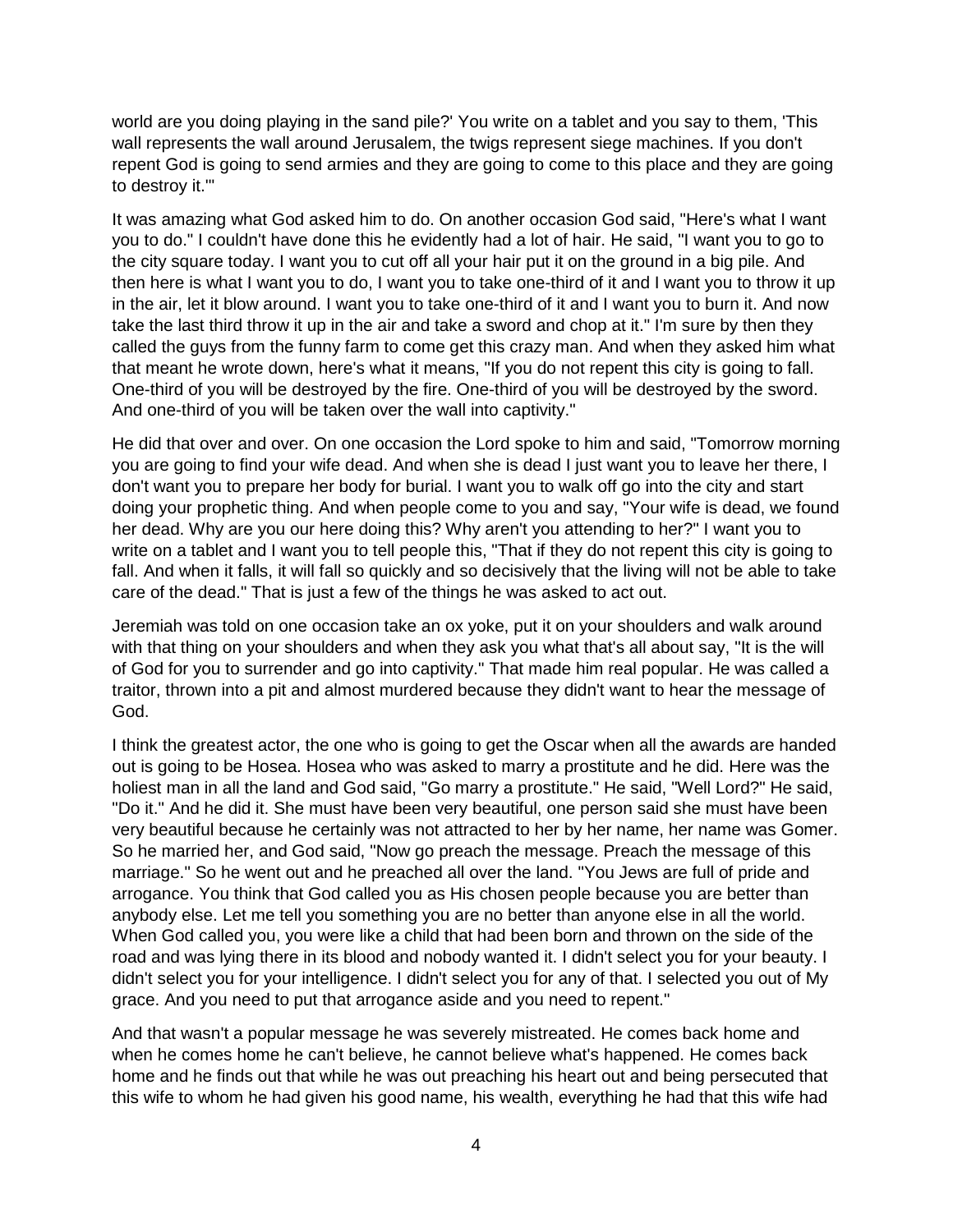suddenly succumbed to her old passions. And she was actually back out on the auction block in the center of town auctioning herself off to the highest bidder. He was crushed. He cried out to God, "God how could you allow this to happen, for my wife to return into prostitution?" And God said, "Go preach the message." And the message was I gave you my good name, I gave you blessing after blessing, after blessing and what did you do? And these are the actual words, you spread your legs to the first person who came along, you are a harlot nation, you are a prostitute nation. You are to repent. You are just like Hosea's wife. So Hosea preached that message and again nobody liked it.

He came back home and when he had preached his heart out he got back home and as he walked up to his door he looked next door, and next door his next door neighbor was on the front porch with a golden idol and he was worshipping and kissing the idol. And Hosea cries out, "Oh, my God men kiss calves." And I think if he were in our nation today and he went all over America today and he were to get up and preach he would say, "Oh, my God, men kiss calves. They kiss power, they kiss CD's in the bank, they kiss fame, and fortune." And he says, "Kiss the Son. Put it all aside and fall in love with the Lord Jesus Christ."

Hosea is a type of Christ in the Old Testament. He went down to that auction block and in front of the entire city he paid the price to buy her out of harlotry. Can you imagine that? Can you imagine him stepping up and everyone mocking him and laughing at him? And he begins to bid and they raise the bid and he bids and he bids until he's paid everything he has to buy her out of harlotry. She didn't deserve it, it was grace. The whole story of Hosea is what grace is all about. But by the grace of God he just bought her out of harlotry. And the story ends there, it doesn't tell us anything else. But it doesn't have to because I guarantee you one thing from that day that woman died she was faithful to him because she could not conceive of such grace that he would forgive her, and forget it, and buy her out of harlotry.

So you've got the writing prophets, you've got the oral prophets, you've got the acting prophets. And then my favorite form of prophecy is symbolic prophecy. The Bible is full of it. You will never love to read the Old Testament until you understand that if you know how to read it you can find Jesus on almost every page because there are so many symbols of Jesus in the Old Testament. There are symbols in events. Every feast in the Jewish calendar is something that points to an agricultural event, to something in the past the giving of the Law. And to something in the future that will be fulfilled by the Messiah. Every event there is prophetic in nature. And then you have people, the Old Testament is full of people who are prophetic in nature, symbolic prophecies.

Take Joseph for example Joseph is probably the greatest of all of the symbolic prophecies in the Old Testament. Joseph delivered a message from God to his kinsman, just as Jesus came to deliverer a message of God to the Jewish people. What did his kinsman do? They rejected him; the Jews rejected Jesus. What else did they do to Joseph? They took him and put him into a pit and left him for dead, they tried to kill him. What did the Jewish people do? They killed Jesus along with the Gentiles and others but they killed Him. And then what happened to Joseph? Along came a caravan that pulled him out in a symbolic resurrection just as Jesus was really resurrected. Then what happened? Joseph went into a foreign country just as Jesus went into a foreign country. He's gone to Heaven. And then what happened? Joseph took a Gentile bride. And Jesus is taking a Gentile bride right now. And when He is finished with that Gentile bride He will take the next step that Joseph did; Joseph revealed himself to his brethren and his brethren accepted him. And Jesus will reveal Himself to His brethren and the Jews will look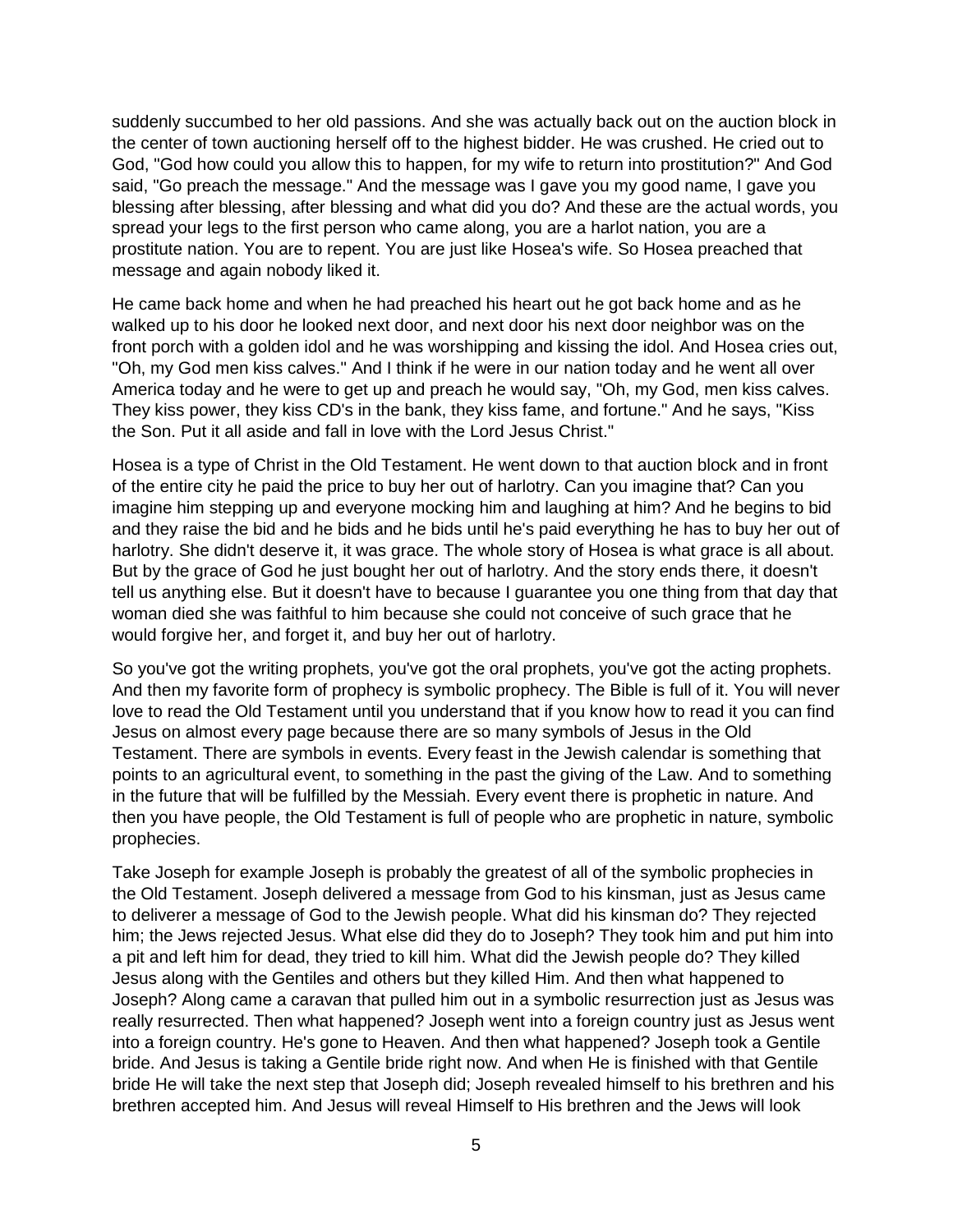upon Him whom they pierced and they will weep, and wale, and mourn and they will receive Him as their Hamashiach, as their Messiah. All through the Old Testament you have these prophetic types.

Take David for example, when David was coroneted the king--I mean not coroneted but was anointed to be the king of all of Israel, Saul was still king. David became a king in waiting. Jesus is a King in waiting right now. Jesus came as our Savior, right now He is our High Priest before God. When He returns He will be our king. But He's the anointed King waiting as David waited to come back and reign as King of Kings and Lord of Lords.

Even inanimate objects are prophetic symbols. One of the most powerful is the Ark of the Covenant. The Ark of the Covenant was made out of wood which was a symbol that the Messiah would be human. It was overlaid with gold which was a symbol that the Messiah would be divine. It had three objects in it, one of those objects was the Ten Commandments that were given to Moses; and that was a symbol that the Messiah would perfectly fulfill the Law. There was a pot of manna; a symbol that the Messiah would be the Bread of Life. There was the Rod of Aaron that budded which was a symbol that the Messiah would be resurrected from the dead. And over it was what was called the Mercy Seat and once a year the High Priest went in and sprinkled the blood on there to indicate that one day the Messiah would spill His blood to make it possible for the grace of God, and mercy of God to cover the Law of God, and make it possible for us to be reconciled. And on there were two cherubim one on at each end with their wings spread over the Mercy Seat, their wing tips touching and that was where the Shekinah Glory of God dwelled in the Temple.

And when you understand those things it just brings it alive in a way that it never has before. And it also helps you to understand some things in the New Testament that don't seem to be all that important. Let me show you, turn over to John chapter 20 to a passage that we just read and let me show you something very simple there that has profound meaning. John chapter 20 we read this passage a few moments ago, verse 11-12, "Mary stood outside by the tomb weeping; and as she wept she stooped down and looked into the tomb and she saw two angels in white sitting, one at the head, and the other at the feet where the body of Jesus had lain." Seems like a simple historical statement. Mary sticks her head in the tomb, looks over to the burial chamber and sees where the body of Jesus had been lying, and there is an angel at each end. But you see if you understand symbolic prophecy you understand that what Mary really saw when she looked into the tomb she saw the Mercy Seat. Where the blood had been spilled, with a Cherubim at each end, an angel at each end. This was a symbol that the whole meaning of the Ark of the Covenant had been fulfilled in the life, and death, and burial of Jesus Christ.

I believe that's the reason that we are told something very interesting in Jeremiah chapter 3, look at verse 16, Jeremiah 3:16 it's speaking of the Millennial reign of Jesus Christ. "Then it shall come to pass when you are multiplied and increased in the land in those days," this is the Millennium, "says the Lord, that they will no more say 'the ark of the covenant of the Lord.' It shall not come to mind nor shall they remember it, nor shall they visit, nor shall it be made anymore. At that time Jerusalem should be called the Throne of Yahweh and all the nations shall be gathered to it, to the name of Yahweh. To Jerusalem no more shall they follow the dictates of their evil hearts." When the Millennial Temple is built there will be no Ark of the Covenant in the Holy of Holies. It will be empty, it will not be needed because Jesus will be there and He is the absolute fulfillment of the Ark of the Covenant as our Lord and Savior.